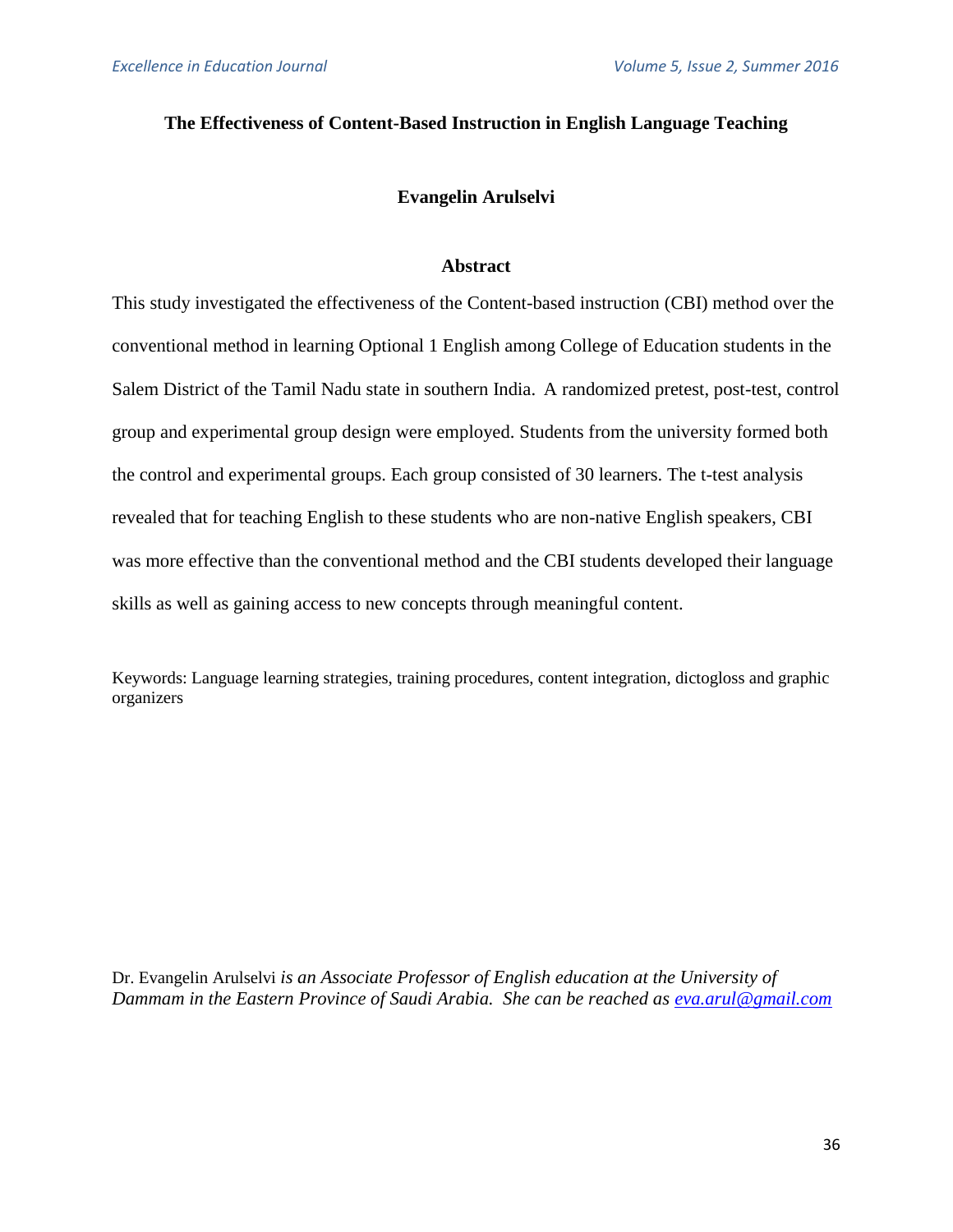#### **Introduction**

English language today is a powerful unifying factor in our national and international life. It is through English that we are connected with information technology and electronic time and space. There are many ways and approaches introduced in this century to teach the English language to non-native English language learners. These approaches are providing learners with opportunities to practice English for communicative purposes. Content based instruction (CBI) is one among the communicative approaches gaining favor in recent times. CBI is becoming increasingly popular in general education as well as in second and foreign language teaching.

CBI is an approach to language teaching that focuses not on the language itself, but rather on what is being taught through the language; that is, the language becomes the medium through which something new is learned. In the CBI approach, the student learns the target language by using it to learn new content. CBI has characteristics which make it particularly effective in language instruction. According to Stoller (1997), one of its most important benefits is that it lends itself to the natural teaching of the four language skills. For example, within CBI students are required to read authentic reading materials, to interpret and evaluate the information contained in them, and to cooperate so that they can respond either orally or in writing.

As Optional I and II English courses of the Bachelor degree of Education (B.Ed) program at the College of Education in the Salem District of Tamil Nadu state in southern India aim to provide in depth knowledge in the area of language teaching, the researcher has interest to identify a suitable method of instruction. The researcher has identified the need for a professional development activity to support the student teachers' understanding and to relate to each other during intellectual experiences. She conducted research in the strategy of teaching learning process with the goal of having the desired impact on teacher understanding.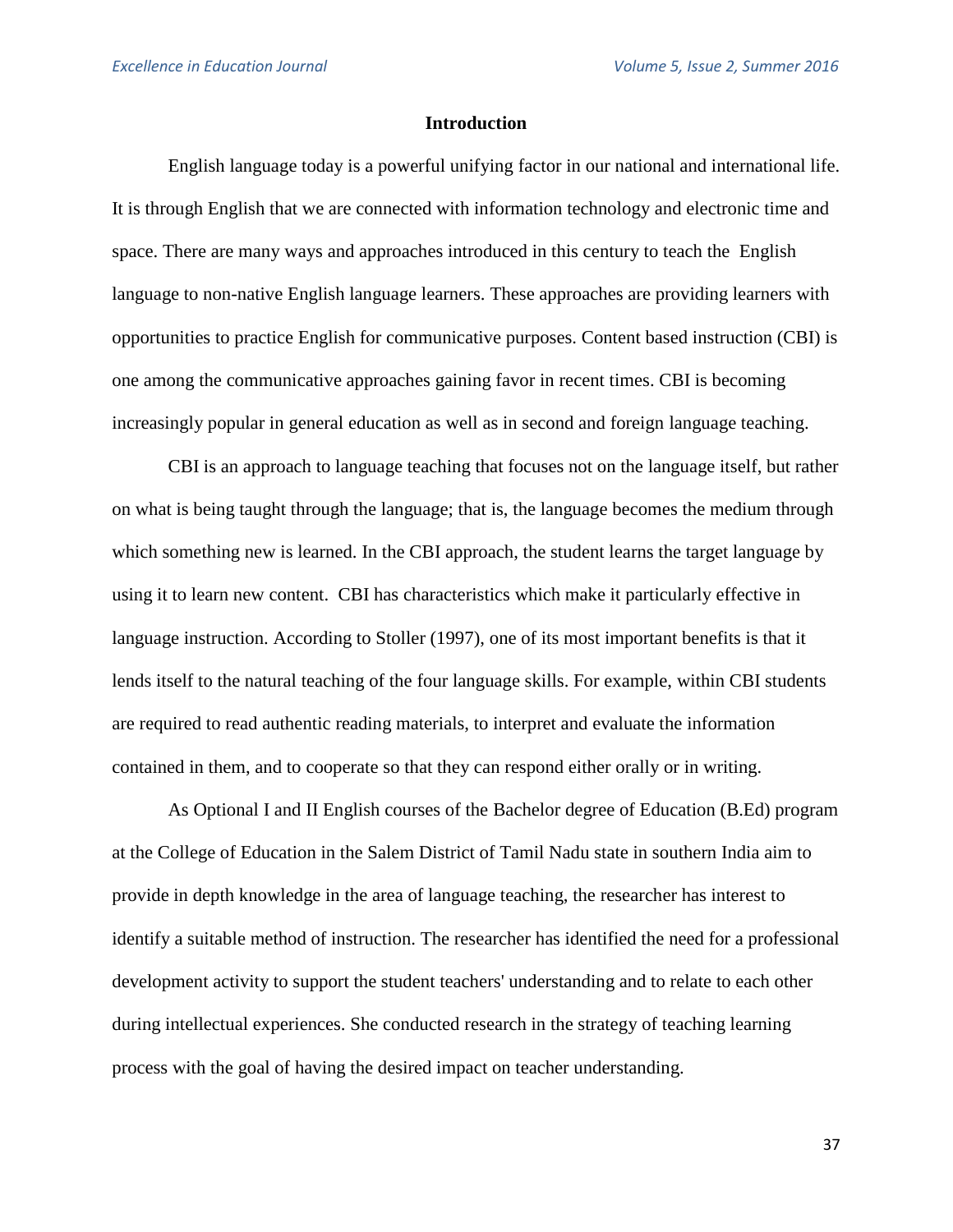There are many things that can be considered 'content'; what is important is that what is being taught or discussed through the language and not be language instruction related. Aspects of the curriculum, discussions about current events and world cultures or even general topics of interest are all valid content options.

Instructional methods are used by teachers to create learning environments and to specify the nature of the activity in which the teacher and learner will be involved during the lesson and the researcher has selected CBI as a teaching strategy for this purpose. CBI is not exclusively a language program, but instead it integrates the learning of language with the learning of some content. The content can be any academic subject matter. It has been observed that academic subjects provide natural content for language study (Brinton, Snow & Wesche, 2003). Keeping this view in mind, the researcher has selected Optional 1 English course as a source of content for conducting this research.

Content-based instruction has been defined as "the teaching of content or information in the language being learned with little or no direct or explicit effort to teach the language itself separately from the content being taught" (as cited in Richards & Rodgers, 2001, p. 204). This teaching approach is considered by many researchers to be an effective and realistic teaching method in terms of combining language and content learning. According to Crandall (1999), CBI can be used in various ways depending on the skills being taught and includes not only traditional teaching methods such as grammar-based instruction or vocabulary development, but also contemporary approaches such as communicative language teaching and humanistic methods.

Krashen (1982) emphasized ways of decreasing learner anxiety, such as providing interesting texts as well as meaningful activities, which are comprehensible to learners. This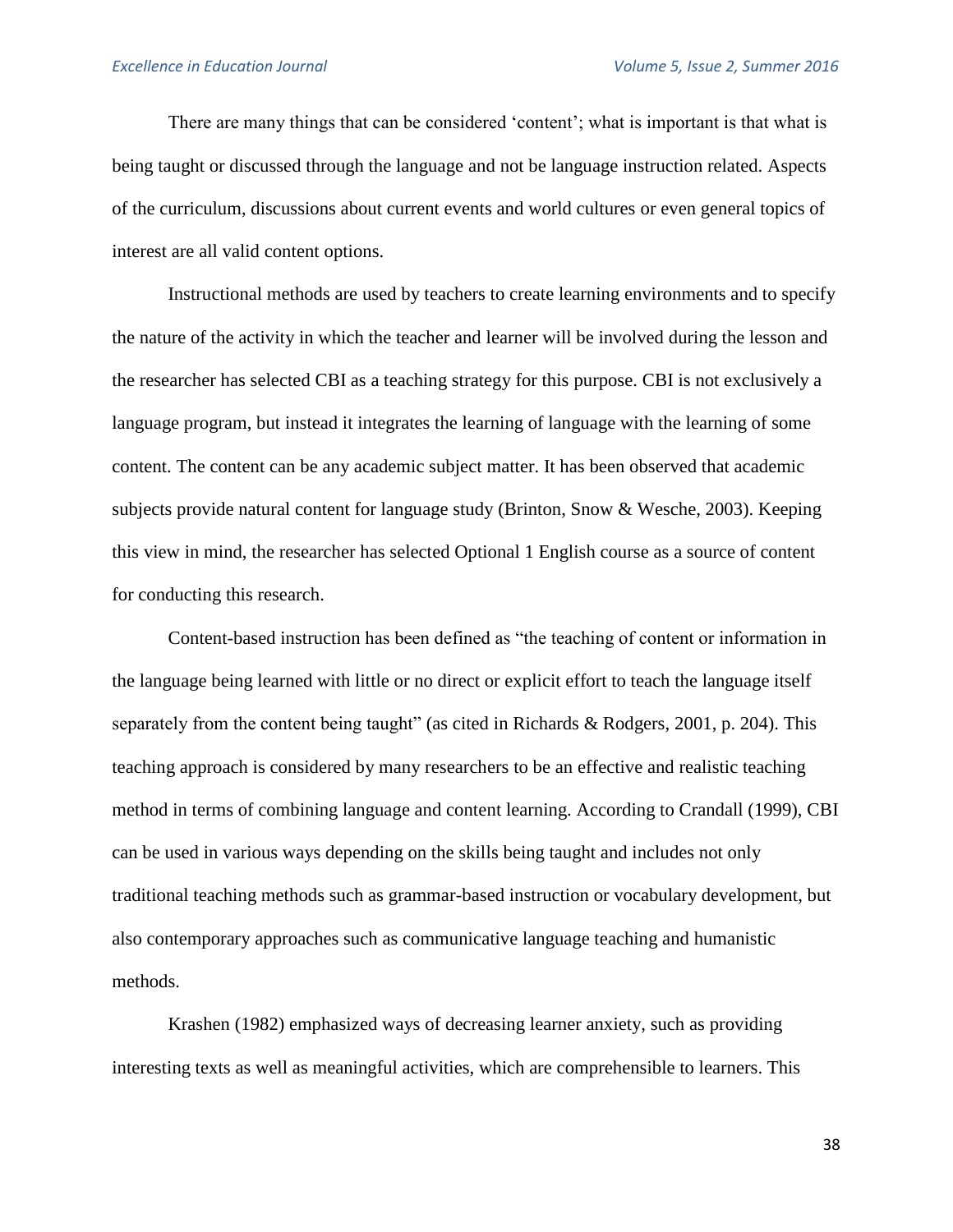supports a CBI approach which also promotes: learning a language through academic content, engaging in activities, developing proficiency in academic discourse, fostering the development of effective learning strategies (Crandall, 1999). Thus, this methodology puts emphasis on "learning about something rather than learning about language" (p. 604). In Content-based instruction, language teaching focuses on how information and meaning from meaningful content are utilized in discourse or texts, not in single sentences. Next, the skills of the target language are not separate from each other, and they together are involved in all activities. For example, students in CBI are supposed to "read and take notes, listen and write a summary, or respond orally to things they have read or written" (p. 208).

## **Review of Related Literature**

Various studies have been conducted surrounding the effectiveness of CBI. This review will present key studies and their outcomes.

Yoon (Christina) Heo (2005) conducted research on Content-based instruction (CBI). It was found to be an effective approach to teach English as a second language because with CBI, students can develop their language skills as well as gain access to new concepts through meaningful content. Her research paper has reviewed general information about the features of CBI, including its theoretical foundations and models. The paper also covered several issues to be considered in the application of CBI such as assessment of language and content, teacher education, and the use of CBI in the EFL classroom. The relationship between CBI and skill based instruction, particularly in the teaching of writing, has also been discussed. Finally, the researcher suggested that CBI can fit in well with broader principles of language teaching and learning in both ESL and EFL situations.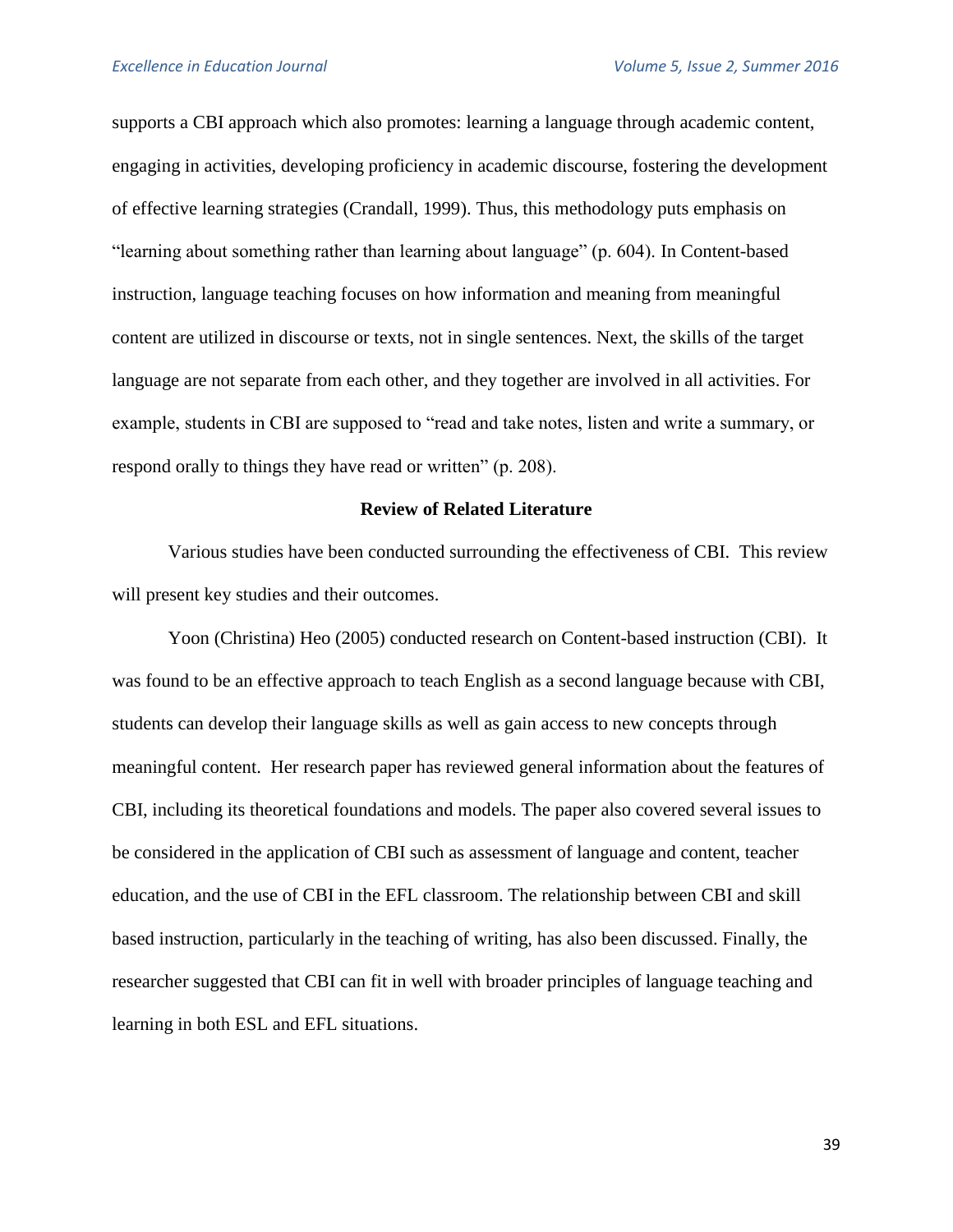Silvia Pessoa and Heather Hendry (2007) conducted research on testing the effects of CBI in the foreign language classrooms. They researched how this type of instruction actually is appropriated, understood, and carried out in practice by foreign language teachers. This study examined the role of two sixth grade Spanish teachers' discursive practices in Content-based instruction, the goals of instruction, and the students' proficiency. Through classroom observations, discourse analysis, teacher interviews, and student writing assessments, this study shows the significance of teacher-talk in engaging students in learning both language and content, an overarching goal of CBI.

Stuart D. Warrington (2008) conducted research focusing on the concerns with CBI in Asian EFL contexts. The findings state that a considerable amount of interest was shown in CBI over the past decade and, inevitably, CBI has found its way into Asian EFL contexts. This is largely due in part to its success in ESL environments and its global attraction as a mode of language education for the world.

Fragoulis Iosif (2011) conducted research regarding CBI in the teaching of English as a foreign language. This article aimed to link theory to practice, and to help English teachers maximize the full potential of using CBI in English teaching. The findings of this article reported benefits to many English teachers for using CBI.

Mulamba Patrick Omoto (2013) conducted research on CBI to investigate the elements of CBI and its process in the teaching and learning of English in primary schools. The objectives of the study included: to find out how the CBI approach was used in the teaching of English in primary schools of a particular district, to examine the nature and relevance of material used to facilitate the CBI approach in English language teaching, to determine the perception of teachers of English regarding the use of CBI in the teaching and learning of English, to determine the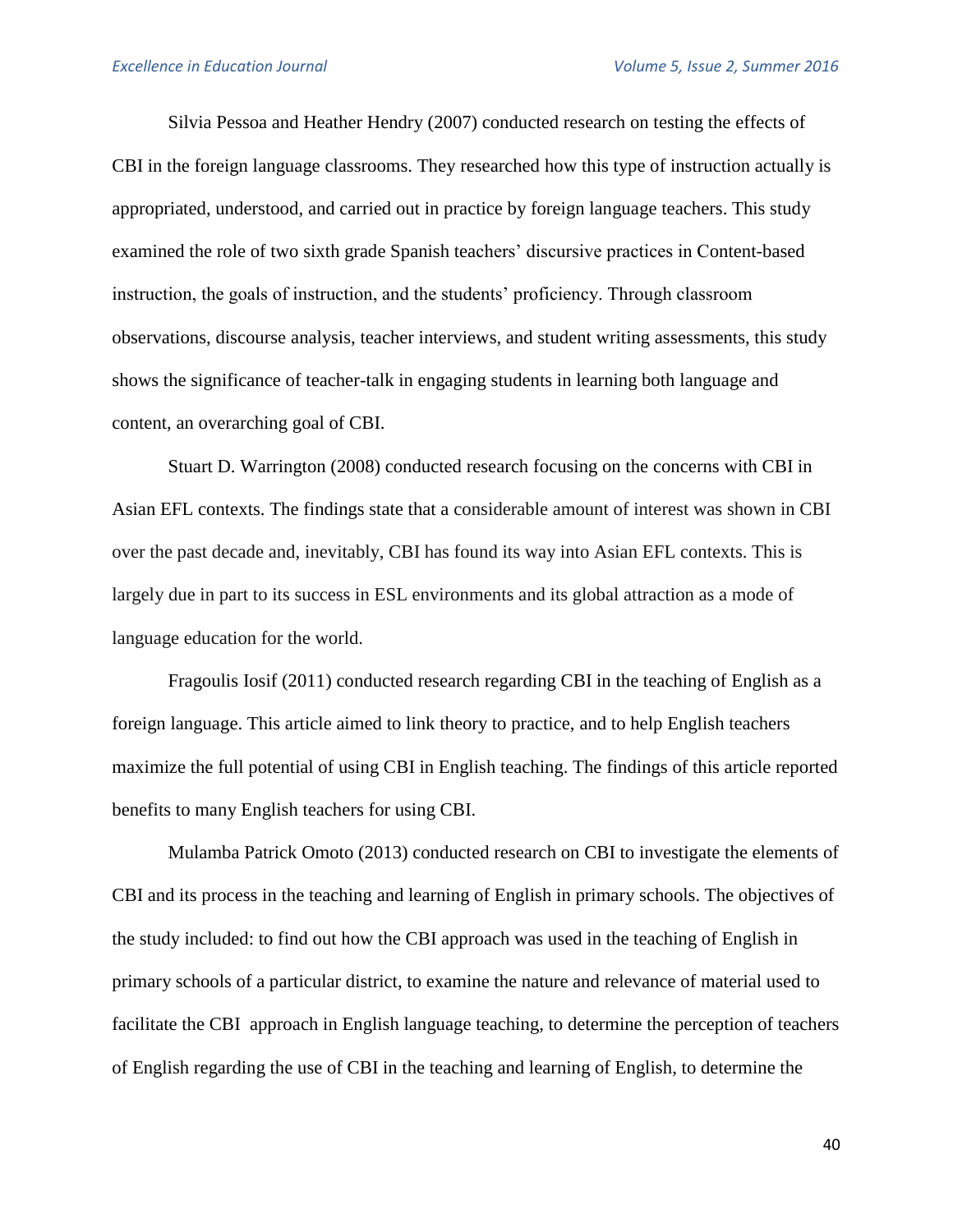perception of learners who experience CBI in the learning of English and to investigate the challenges the teachers of English face in the attempt to use CBI. This particular study provided insight for curriculum developers, policy makers, language educators and teachers to understand and use CBI.

Neil Matthew Addison and Richard John Walker (2000) examined Japanese University English students` attitudes towards studying a content based media course that incorporated a blended approach towards analysis and discussion of critical subject matter. They followed a selected examination of previous academic work pursued in this field, a diagnostic analysis of students' schematic problems in approaching critical thinking in English, and a description of the pedagogic ambitions and rationale of this course. The effectiveness of the research was then assessed with reference to statistics taken from student response questionnaire data. Recommendations made in light of this data suggest that future research could focus upon a consideration of ways to scaffold and build upon existing learner methods, and on the construction of more effective course materials to compliment the teaching of a critical content based pedagogy.

### **Integrating CBI in the Language Classroom**

Stoller (2002) lists eight practices that allow for natural content integration:

- 1. Extended input, meaningful output, and feedback on language and grasp of content.
- 2. Information gathering, processing, and reporting.
- 3. Integrated skills (using [reading, writing, speaking and listening](http://www.educ.ualberta.ca/staff/olenka.bilash/best%20of%20bilash/fourskills.html) in natural classroom activities).
- 4. [Task-based activities](http://www.educ.ualberta.ca/staff/olenka.bilash/best%20of%20bilash/taskbasedlanguageteaching.html) and project work, enhanced by cooperative learning principles.
- 5. [Strategy training](http://www.educ.ualberta.ca/staff/olenka.bilash/best%20of%20bilash/language%20learning%20strats.html) (to produce more metacognitively aware strategic learners).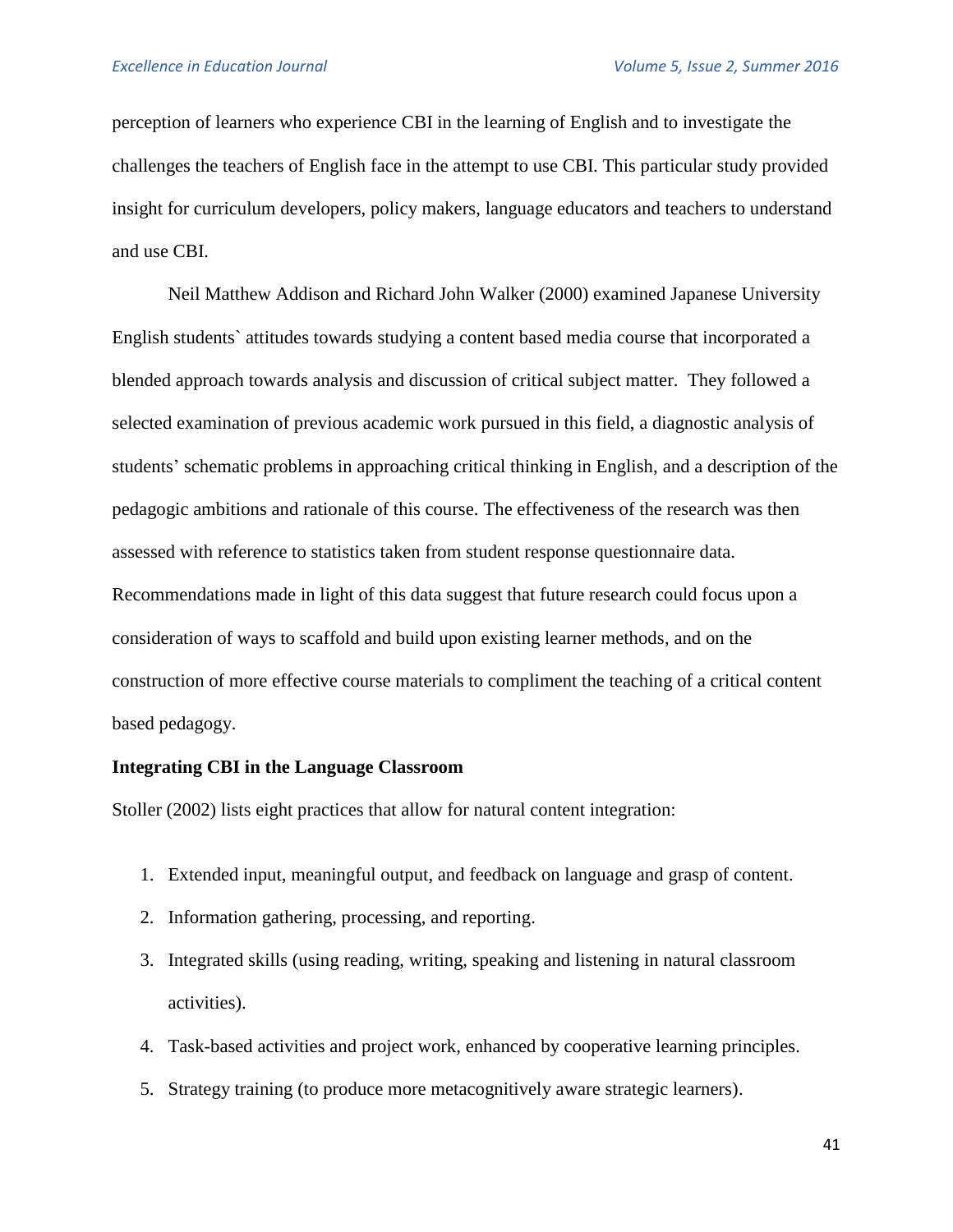- 6. [Visual support](http://www.educ.ualberta.ca/staff/olenka.bilash/best%20of%20bilash/gestures%20and%20visuals.html) (ie. Images, graphic organizers, language ladders etc.).
- 7. Contextualized [grammar instruction.](http://www.educ.ualberta.ca/staff/olenka.bilash/best%20of%20bilash/grammar.html)
- 8. [Culminating synthesis activities](http://www.educ.ualberta.ca/staff/olenka.bilash/best%20of%20bilash/forms.html) (knowledge is displayed in writing and orally).

# **The Role of Teachers in CBI**

The teachers' role influences and directs the learners' activities in relation to the content. According to Stryker and Leaver (1993), teachers play the following role during CBI lessons: (1) They must be knowledgeable in the subject matter and able to elicit that knowledge from their learners.

(2) Teachers are responsible for selecting and adapting authentic materials for use in class.

(3) Teachers must create truly learner-centered classroom.

(4) Teachers must keep context and comprehensibility foremost in their planning and presentation.

(5) Teachers must contextualize their lessons by using content as their point of departure.

Teachers must help learners to understand authentic texts. Teachers make meaning clear through the use of visuals, repeating and by giving a lot of examples, and building on students' previous experiences. Teachers also design activities that address both language and content and the discourse organization of the content, with specific language activities highlighting how language is used in a particular subject. Students are actively involved in learning language content, often through interaction with other students. Thinking skills are promoted to undertake academic tasks. Graphic organizers are one tool used to assist this process.

## **The Role of Materials in Content-Based Instruction**

Materials are very important during the instructional process of English language. They play an essential role in the development and practice of CBI. The material must bear certain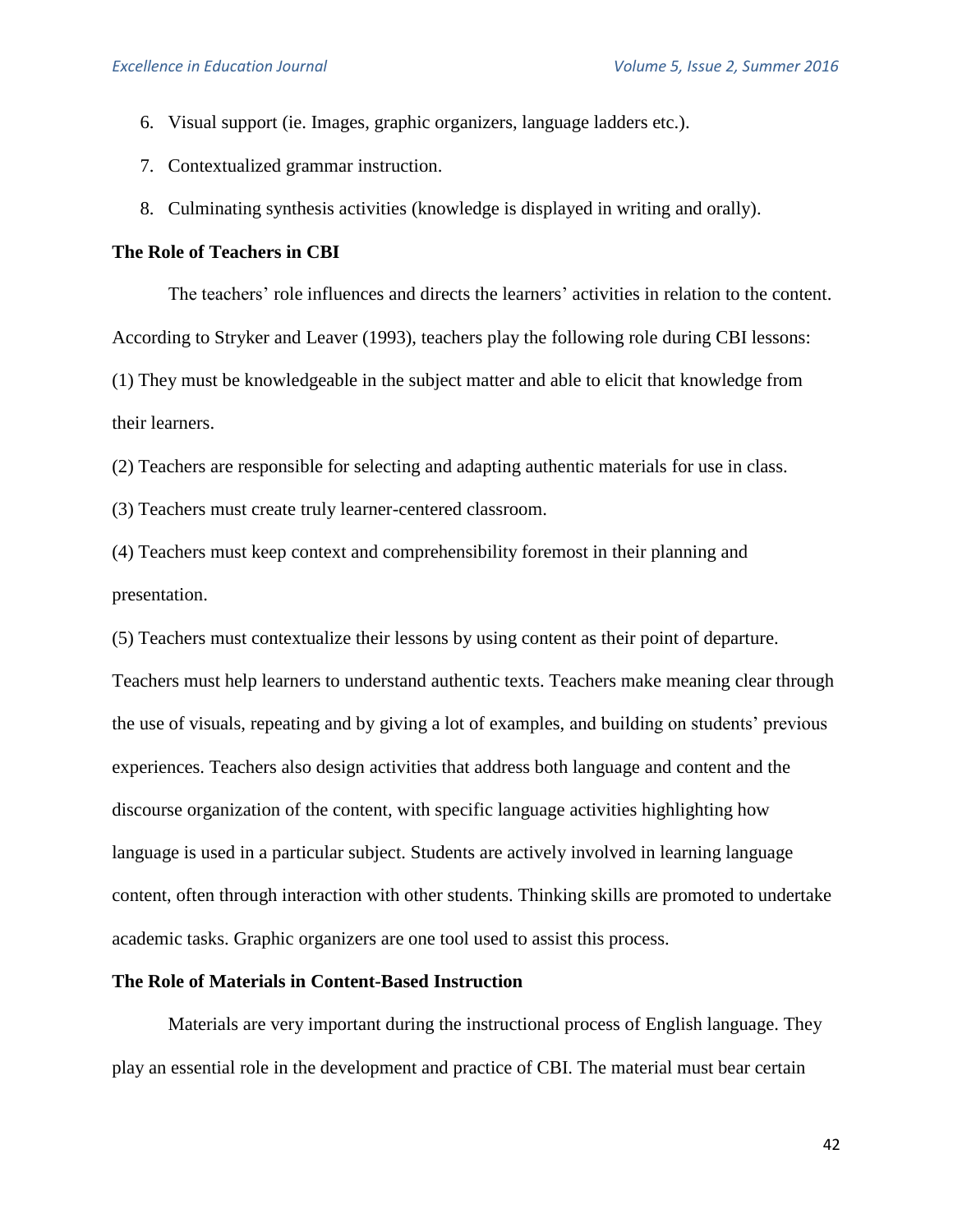characteristics. The characteristics are as listed below with reference to Stryker and Leaver (1993):

(1) Materials must contain the subject matter of the content course.

(2) Materials must be authentic – like the ones used in native language instruction.

(3) Examples must be drawn from reality and real life experience and contemporary issues from newspapers, magazines, radio and TV.

(4) Material must bear linguistic simplification to adopt texts and promote comprehensibility.

### **Developing a CBI Approach**

During the administration of CBI, the instructor divided the class into small groups and assign each group small research tasks and a source of information to help them fulfill the task. Then once they completed their research they formed new groups with students that used other information sources and shared and compared their information. There should then be some product as the end result of this sharing of the information which could take the form of a group report or representation of some kind.

The selected portion of the content is taught to the group using the following techniques of CBI.

1. Dictogloss Technique

Dictogloss is a classroom activity where learners are required to reconstruct a short text by listening and noting down key words, which are then used as a base for reconstruction. In a dictogloss, (Wajnryb, 1990) students listen twice to a short passage on appropriate content. The first time through, students listen for the main idea, and then the second time they listen for details. Next, students write down what they have remembered from the reading. Students are encouraged to take notes while listening and they reformulate their notes. Students get practice in note taking in this way.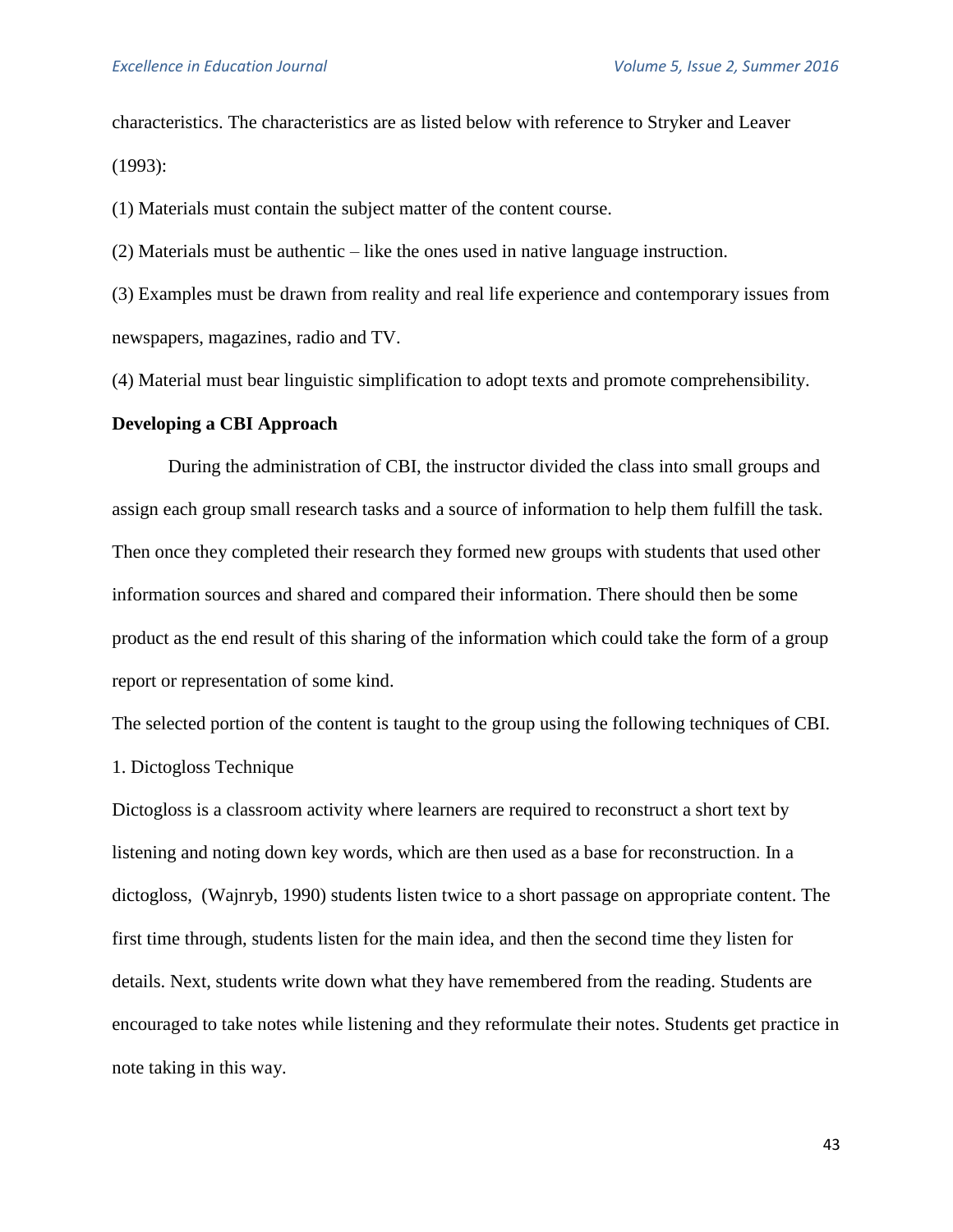### 2. Graphic Organizers

Graphic Organizers are visual displays that help students to organize and remember new information. They involve drawing or writing down ideas and making connections. They combine words and phrases, symbols and arrows to map knowledge. They include diagrams, tables, columns and webs. Through the use of graphic organizers, students can understand text organization, which helps them learn to read academic texts and to complete academic tasks.

### 3. Process Writing

In process writing, students brainstorm ideas about a topic and begin writing. Then they have repeated conferences with the teacher and other students during which they receive feedback on their writing up to the point, and then they make revisions based on the feedback they receive and carry on writing. In this way, students learn to view their writing as someone else's reading and to improve both the expression of meaning and the form of their writing as they draft and redraft. Process writing shifts the emphasis in teaching writing from evaluation to revision.

### **Objectives of the Study**

The major objective of the study is to find out whether CBI method is more effective than the traditional approach for College of Education students in the Salem District of the Tamil Nadu state in southern India.

### **Hypotheses**

- I. There exists no significant difference between the pre and post mean scores of the experimental group.
- II. Control and Experimental groups do not differ in their academic achievement scores.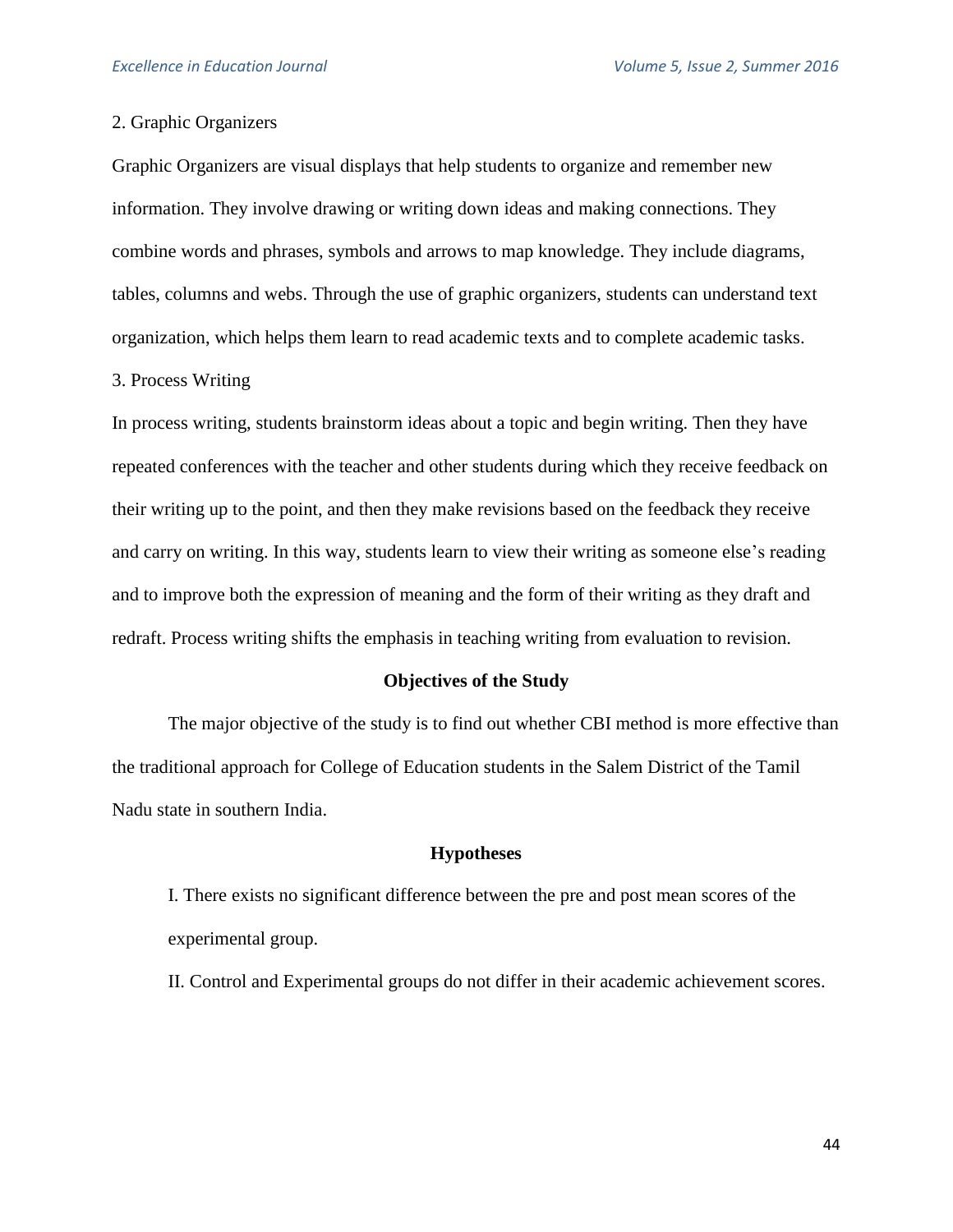### **Methodology**

In the present study, the non-randomized control group pretest, post-test design was adopted. The groups were formed according to the requirements of the CBI method.

#### **Sample Selection**

In the present study, the experimental group and the control group were selected. The two groups were selected from the College of Education in the Salem District. Bachelor of Education students were considered for this purpose. Although the two groups were equal in terms of achievement scores, the subjects in each group were not equal and they varied in terms of their academic abilities. The composition of the Content-based instruction teams were made on the basis of the achievement scores of the learners. The subjects of the two groups were selected and the application of randomness led to the classification of the control and experimental groups.

## **Selection of the Experimental Group**

The experimental group was formed on the basis of the academic achievement scores of the students. Thirty learners were grouped into five teams with six members in each team based on the scores of the first term examination of the English language. The first five highest scorers formed the first members of the five teams and the remaining scorers were distributed to each team as per the procedure of distribution. This sort of distribution of the subjects would enable achieving considerable equality among the teams in each group, but at the same time, heterogeneity of learner ability within a team was maintained as per the requirement of CBI.

### **Selection of the Control Group**

The control group consisted of 30 learners studying in the same class of the same college. The group was exposed to the traditional method instruction and no novel treatment was given to this group.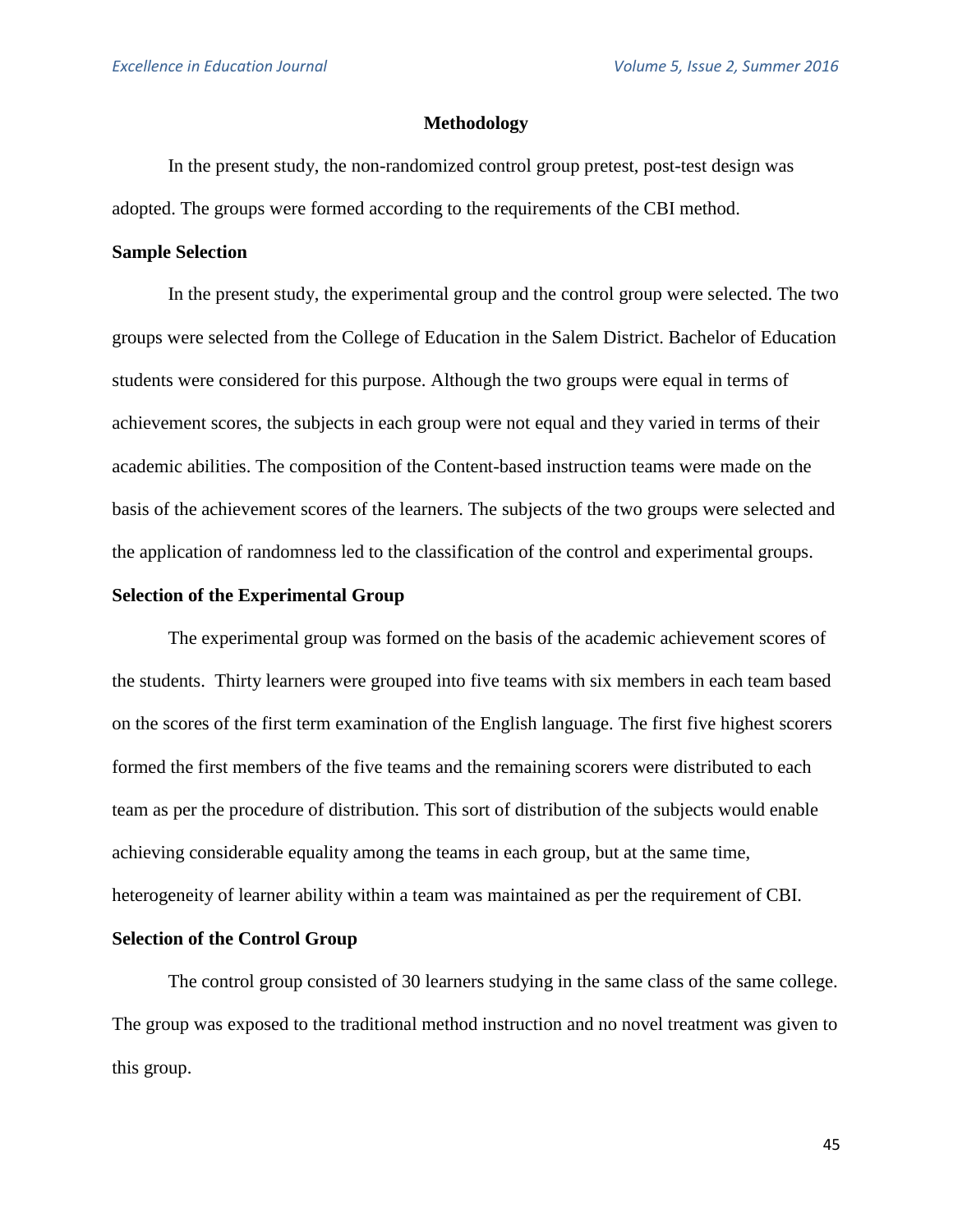### **Research Tools**

The investigator's self-made achievement tests were used for the pre-tests and post-tests of both the groups. The same question paper was used for both the groups to evaluate pupils' skills in Optional I English covering selected topics of the content. At the beginning of the test, the instructions for answering were given and the subjects were asked to write the answer. The time allotted for answering was one hour. Both the groups were administered a pretest in which the previous knowledge was assessed. Contents of units 5 and 6 in Optional I English were selected for the administration of the pretest. In order to increase the reliability and validity of the post-test performance and to eliminate the testing effect of the pretest, two other achievement tests were constructed. These tests were a slight modification of the Pretest. The same type of questions and same number of questions were used for these two tests. The procedures adopted in developing the pretest tool were employed while constructing these tools also. Other important contents of unit 5 and 6 were selected for administering the other two tests.

#### **Test Validity**

The content of both the tests were validated by a team of English language specialists. The team validated the content and instructions of the test, the relevance of the questions to the content, its suitability of attaining the goals, the number and arrangement of questions and time allotted. The remarks and suggestions of the team were taken into consideration and the researcher made the necessary modification before its application.

### **Test Reliability**

A pilot group of 30 students was randomly selected from the population of the study who were excluded from the sample. Test-retest method was used to check the reliability. First, a test was administered to them and it was repeated on the same group after two weeks. The reliability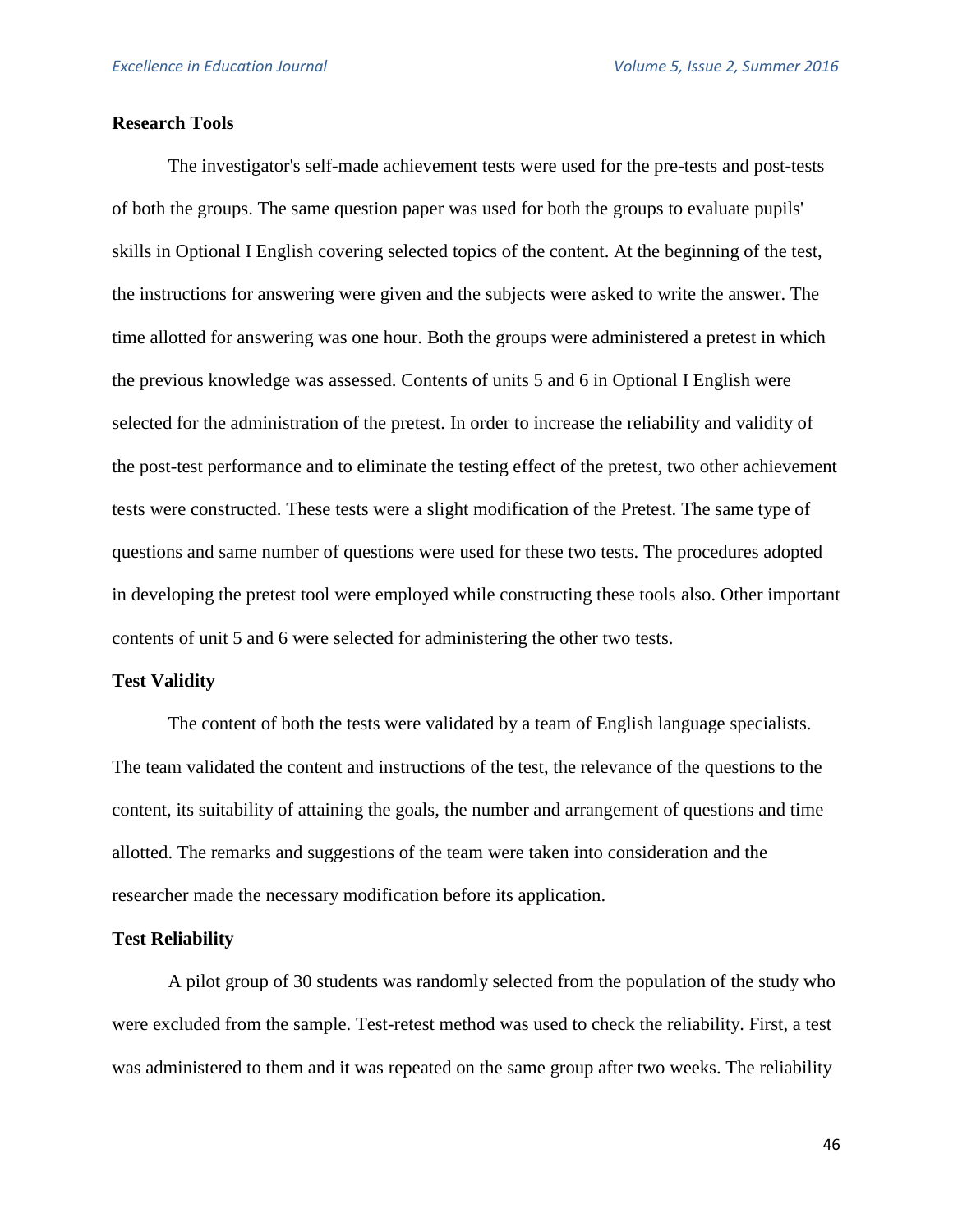correlation coefficient of the tests results were calculated using the Pearson correlation method. The obtained value of the Pretest was 0.84 which was an indication of its reliability. The obtained values of the Post tests were 0.77 and 0.79 respectively.

# **Test Administration Procedure**

Both the experimental group and the control group were administered a pretest in which the previous knowledge of the students were assessed. Units 5 and 6 in Optional I English were the units selected for the administration of the pretest. Two other achievement Posttests were also constructed. These tests were a slight modification of the Pretest. The same type of questions and same number of questions were used for these two tests. The procedures adopted in developing the pretest tool were employed while constructing these tests. Other important contents of the same units were selected for administering the other two tests.

### **Results and Discussion**

The results of the study are presented in Tables 1- 6 with interpretation.

The pre-test was administered to both the control and the experimental groups. Both the groups did not differ in their pre-test mean achievement scores as testified by the t-value of 0.19 which is not significant at the 0.05 level. Note that N represents number, M represents mean, SD represents standards deviation, and t represents the t-score.

| Comparison between Control and Experimental Groups |    |      |     |      |  |  |  |
|----------------------------------------------------|----|------|-----|------|--|--|--|
| Group                                              |    |      |     |      |  |  |  |
| Control                                            | 30 | 56.4 |     | 0.19 |  |  |  |
| Experimental                                       | 30 | 56.8 | − ∼ |      |  |  |  |

Pretest –  $C$ 

#### Table 2

Table 1

Comparison of the Pretest and Post-test I of the Experimental Group

| Group       |    | M              | <b>SD</b>                |             |
|-------------|----|----------------|--------------------------|-------------|
| Pretest     | 30 | 56.8           | $\sim$ $\sim$<br>.       | 12<br>ر 1 . |
| Post-test I | 30 | $\overline{ }$ | $\Omega$ $\Omega$<br>0.4 |             |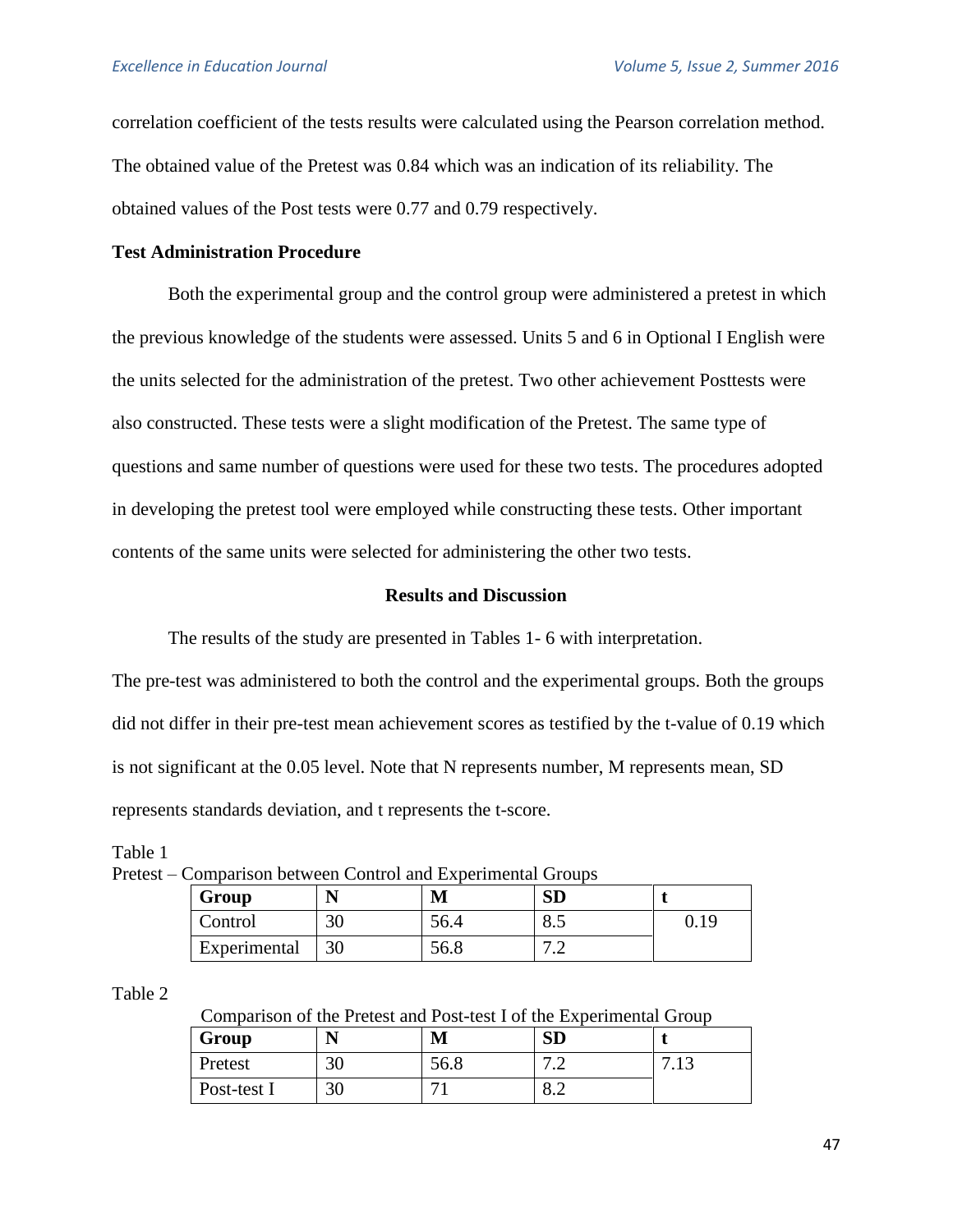## Table 3

Comparison of the Pretest and Post-test II of the Experimental Group

| Group        | N  | М             | <b>SD</b>            |                |
|--------------|----|---------------|----------------------|----------------|
| Pretest      | 30 | 56.8          | $\sim$ $\sim$<br>ے ، | $\mathbf{o}$ . |
| Post-Test II | 30 | $\mathcal{L}$ | $\sim$ $\sim$<br>.   |                |

# Table 4

|  |  |  |  | Comparison of the Post-test 1 and Post-test II of the Experimental Group |  |
|--|--|--|--|--------------------------------------------------------------------------|--|
|  |  |  |  |                                                                          |  |

| Group        | N  | M                        | <b>SD</b>                                 |     |
|--------------|----|--------------------------|-------------------------------------------|-----|
| Post-Test I  | 30 | $\overline{\phantom{a}}$ | $\mathbf{0.4}$                            | 1.V |
| Post-test II | 30 | $\mathcal{L}$            | $\sim$ $\sim$<br>$\overline{\phantom{a}}$ |     |

# Table 5

Post -test 1 – Comparison between Control and Experimental Group

| Group        |                      |      | עט  |     |
|--------------|----------------------|------|-----|-----|
| Control      | $\mathcal{L}$<br>JV. | ن. ک | ن ر | v.i |
| Experimental | IJΨ                  |      | ◡.∠ |     |

Table 6

Post-test II – Comparison between Control and Experimental Group

| Group        |    | M                   | ЭL                                         |    |
|--------------|----|---------------------|--------------------------------------------|----|
| Control      | υv |                     | $\overline{ }$<br>$\overline{\phantom{a}}$ | ്. |
| Experimental |    | $\mathbf{r}$<br>. . | −<br>$\overline{\phantom{0}}$              |    |

The overall conclusion is that the homogeneity of the two groups was maintained during the pre-test period. This proves the true composition of the control and experimental group. Achievement scores of the pretest and post-test I of the experimental group were compared. The experimental group showed a significant difference between its pre- test and post-test -1 mean achievement scores( $t = 7.13$ ) The performance of the experimental group was found better in the post-test -1 when compared with its pre-test performance. This reveals the effectiveness of Content-based instruction.

Achievement scores of the Pretest and Post-test II of the experimental group were compared and there existed significant difference between these two scores as demonstrated by the t-value 8.7 which is significant at 0.05 level of significance. The group showed better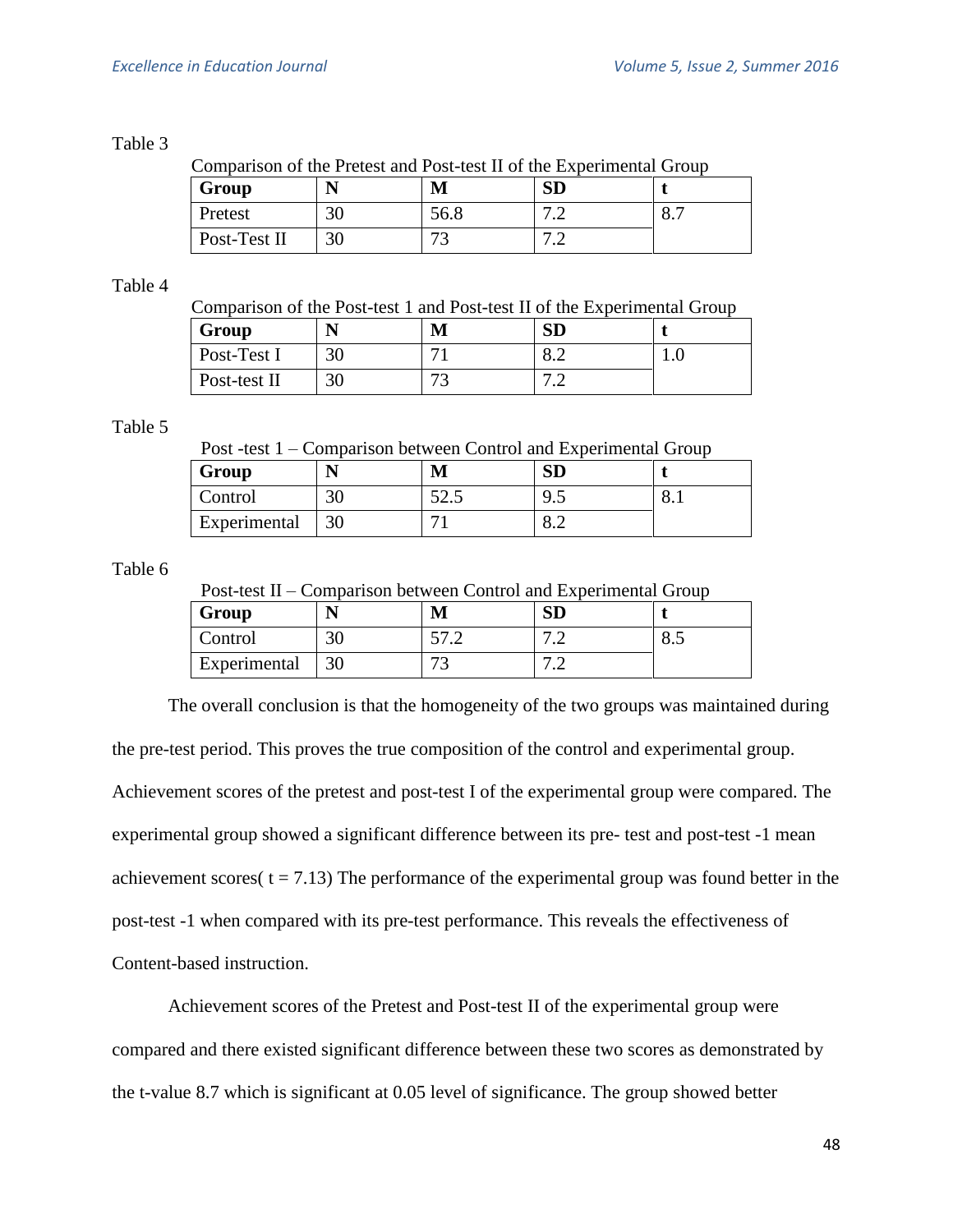performance in Post-test II than in its Pretest performance. This evidenced the effectiveness of Content-based instructional approach in enhancing the academic achievement of the learners.

Achievement scores of Post-test 1 and Post-test II of the experimental group were compared and there existed no significant difference between these two scores as demonstrated by the t value 1.0 which is not significant at 0.05 level of significance. It is observed that the academic performance of the experimental group in Post-test I and Post-test II was equally better and the experimental group was slightly better in Post-test II when compared with post-test1 performance.

Achievement scores of the Post-test I of the control and experimental groups were compared and there existed significant difference between these two scores by the t-value 8.1 which is significant at 0.05 level. From the table it is inferred that the experimental group excelled more than the control group in academic performance. This indicates the effectiveness of the Content-based instructional approach over the traditional methods of Instruction.

Achievement scores of the Post-test II of the control and experimental groups were compared and there existed significant difference between these two scores by the t-value 8.5 which is significant at 0.05 level. From the table it is inferred that the experimental group excels beyond the control group in academic performance. This indicates the effectiveness of the Content-based instructional approach over the traditional methods of instruction.

The results of the comparisons clearly demonstrate that both hypotheses are rejected.

#### **Findings of the Study**

The results of this small piece of research showed that this Content-based instruction course was successful and the present study clearly reveals the effectiveness of the CBI method over the conventional method of instruction. It is found that CBI is more effective than the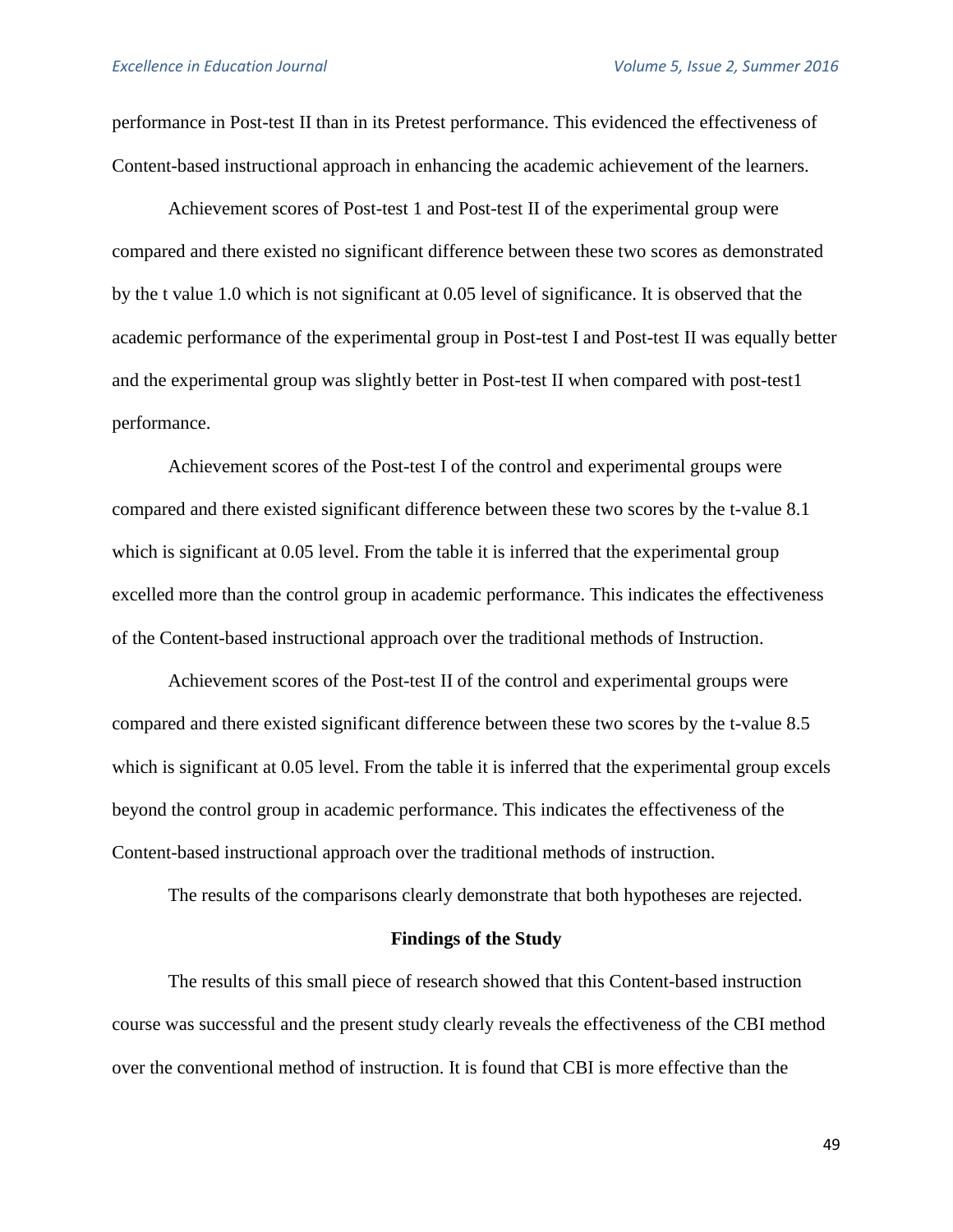traditional approach in enhancing the academic achievement of the learners. The result indicated that CBI method can be used successfully for students of diverse abilities and it can be easily used as a modification to instruction with no extra time or effort required of the teacher. One lesson plan using Content-based instruction method has built-in peer tutoring and support within the heterogeneous class groupings, which eliminates the requirement for several different plans to meet the needs of all students.

Based on the findings and conclusion discussed, the researcher suggests the following implications. CBI can be an effective way for students to learn language in the language class, using themes that students find of interest and such themes provide sustained motivation beyond intermediate levels of proficiency and prepare students, if they choose, for the transition to content area classes in school, college or university. CBI fits in well with broader principles of language teaching and learning, and it can be applied in various situations. It could be used effectively in ESL as well as EFL classrooms. It can make learning a language more interesting and motivating. Students can use the language to fulfill a real purpose, which can make students both more independent and confident. Teachers should encourage Content-based instruction method where students interact with each other to acquire and practice the elements of a subject matter and to meet common learning goals. The Content-based instruction method helps students to carryout active learning activities which help them to develop their potential. High-priority topics can be given to the students with a focus upon academic development through the teaching of content. Explicit instruction in learning strategies can be given to the students that help foster a better understanding of content. Teachers should be in-serviced on the technique of integration to reinforce its appropriate use and practice.